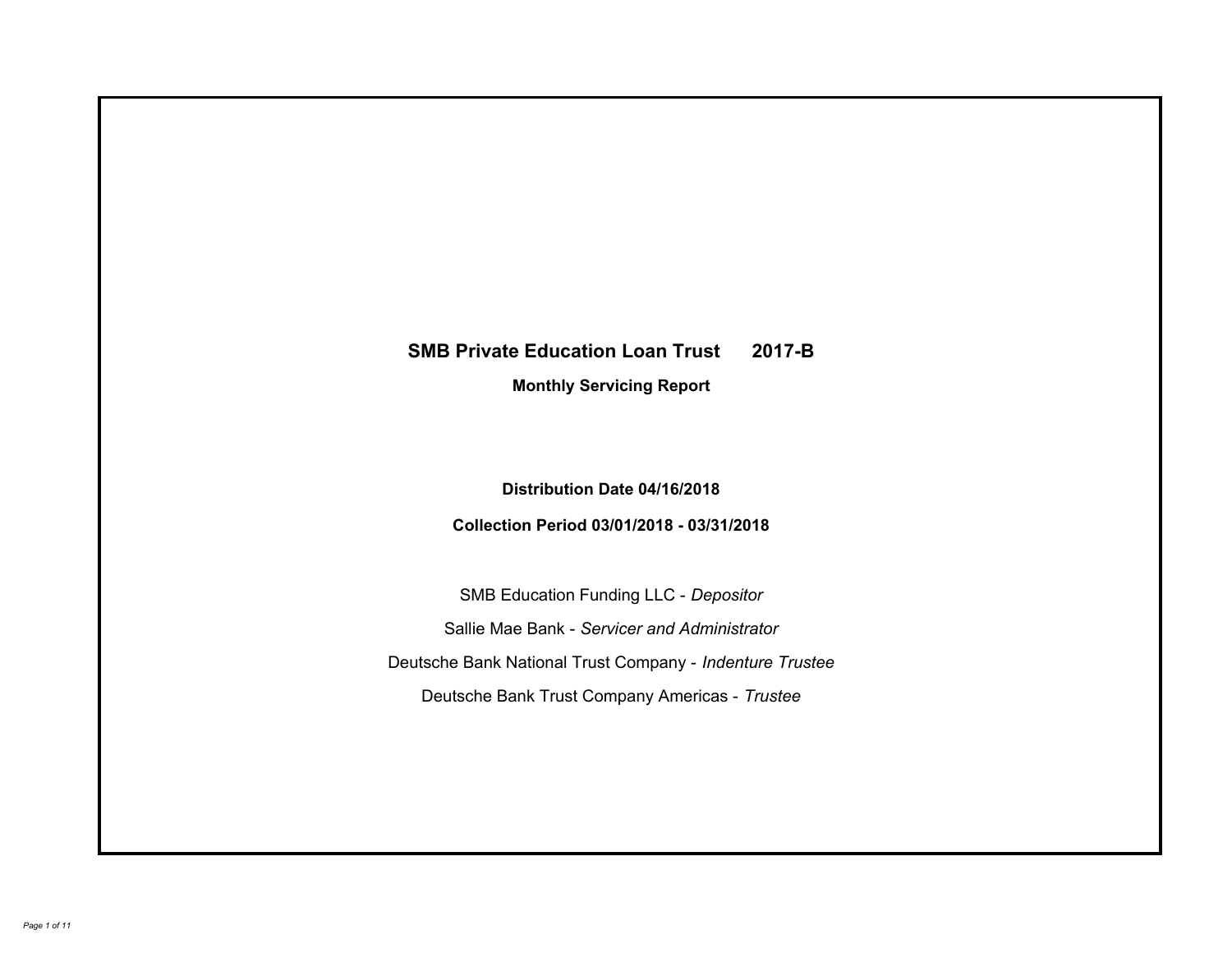| Α           | <b>Student Loan Portfolio Characteristics</b>   |                                              | Settlement Date<br>11/08/2017 | 02/28/2018            | 03/31/2018            |
|-------------|-------------------------------------------------|----------------------------------------------|-------------------------------|-----------------------|-----------------------|
|             | <b>Principal Balance</b>                        |                                              | \$701,477,893.40              | \$683,319,317.65      | \$675,304,097.49      |
|             | Interest to be Capitalized Balance              |                                              | 46,726,543.99                 | 42,306,211.58         | 42,883,588.51         |
|             | Pool Balance                                    |                                              | \$748,204,437.39              | \$725,625,529.23      | \$718,187,686.00      |
|             | Weighted Average Coupon (WAC)                   |                                              |                               |                       |                       |
|             |                                                 | WAC1 (Contractual Interest Rate on the Loan) | 8.97%                         | 9.26%                 | 9.45%                 |
|             |                                                 | WAC2 (Average of Applicable Interest Rate)   | 8.94%                         | 9.22%                 | 9.41%                 |
|             | WAC3 (Average of Actual Interest Rate)          |                                              | 8.86%                         | 9.14%                 | 9.33%                 |
|             | Weighted Average Remaining Term                 |                                              | 135.09                        | 132.84                | 132.57                |
|             | Number of Loans                                 |                                              | 66,252                        | 64,395                | 63,746                |
|             | Number of Borrowers<br>Pool Factor              |                                              | 63,554                        | 61,780<br>0.969822542 | 61,167<br>0.959881618 |
|             | Since Issued Total Constant Prepayment Rate (1) |                                              |                               | 8.88%                 | 9.19%                 |
|             |                                                 |                                              |                               |                       |                       |
| B           | <b>Debt Securities</b>                          | Cusip/Isin                                   | 03/15/2018                    |                       | 04/16/2018            |
|             | A <sub>1</sub>                                  | 83189DAA8                                    | \$176,682,915.26              |                       | \$166,284,361.16      |
|             | A <sub>2</sub> A                                | 83189DAB6                                    | \$268,000,000.00              |                       | \$268,000,000.00      |
|             | A2B                                             | 83189DAC4                                    | \$132,000,000.00              |                       | \$132,000,000.00      |
|             | B                                               | 83189DAD2                                    | \$50,000,000.00               |                       | \$50,000,000.00       |
|             |                                                 |                                              |                               |                       |                       |
| $\mathbf C$ | <b>Certificates</b>                             | <b>Cusip/Isin</b>                            | 03/15/2018                    |                       | 04/16/2018            |
|             | Residual                                        | 83189D100                                    | \$100,000.00                  |                       | \$100,000.00          |
|             |                                                 |                                              |                               |                       |                       |
| D           | <b>Account Balances</b>                         |                                              | 03/15/2018                    |                       | 04/16/2018            |
|             | Reserve Account Balance                         |                                              | \$1,891,480.00                |                       | \$1,891,480.00        |
|             |                                                 |                                              |                               |                       |                       |
| E           | <b>Asset / Liability</b>                        |                                              | 03/15/2018                    |                       | 04/16/2018            |
|             | Overcollateralization Percentage                |                                              | 13.64%                        |                       | 14.19%                |
|             | Specified Overcollateralization Amount          |                                              | \$217,687,658.77              |                       | \$215,456,305.80      |
|             | <b>Actual Overcollateralization Amount</b>      |                                              | \$98.942.613.97               |                       | \$101.903.324.84      |

(1) For additional information, see 'Since Issued CPR Methodology' found on page 11 of this report.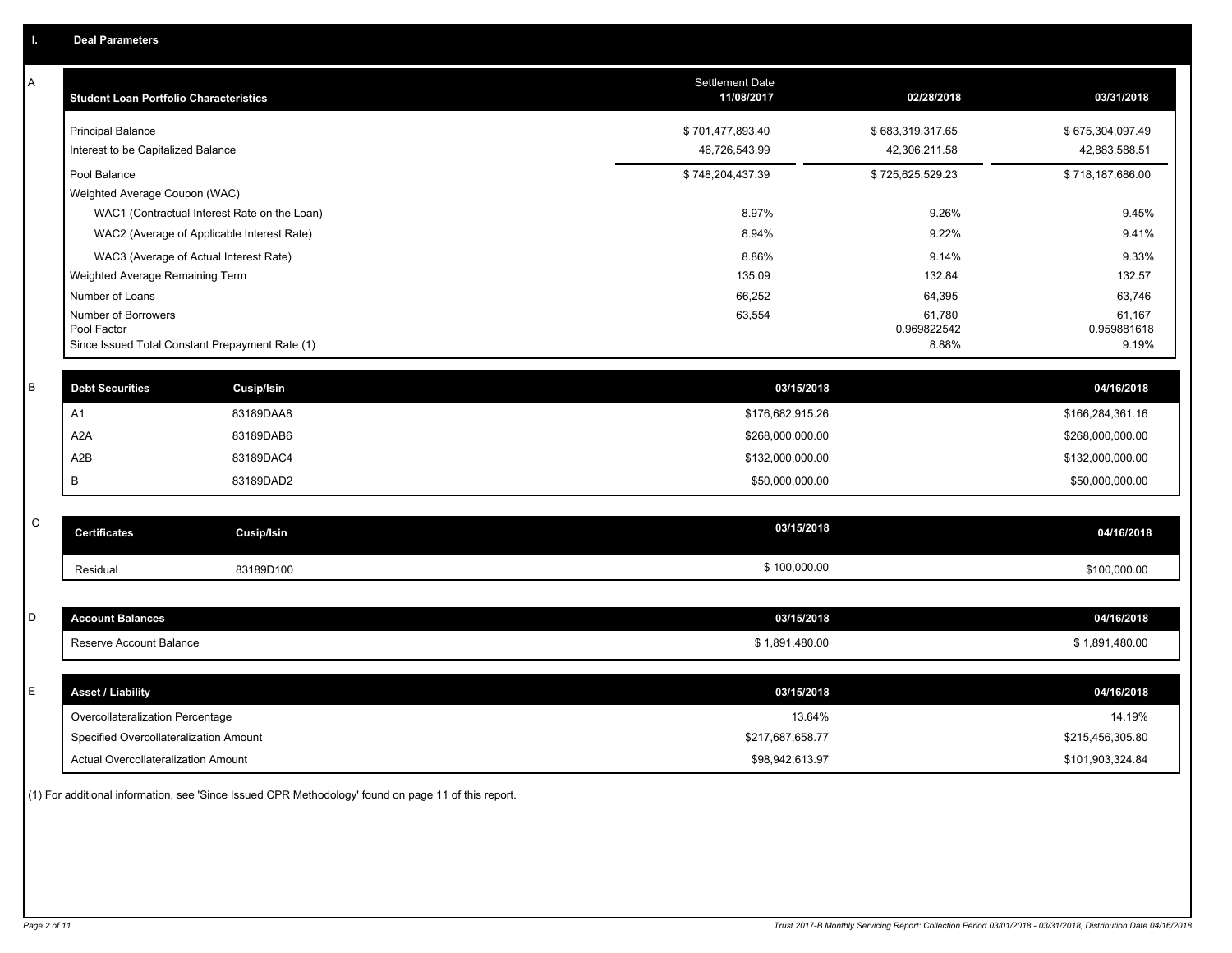### **II. 2017-B Trust Activity 03/01/2018 through 03/31/2018**

| A | <b>Student Loan Principal Receipts</b>                           |                 |  |
|---|------------------------------------------------------------------|-----------------|--|
|   | <b>Borrower Principal</b>                                        | 9,341,981.01    |  |
|   | <b>Consolidation Activity Principal</b>                          | 0.00            |  |
|   | Seller Principal Reimbursement                                   | 225.54          |  |
|   | Servicer Principal Reimbursement                                 | 0.00            |  |
|   | Delinquent Principal Purchases by Servicer                       | 0.00            |  |
|   | <b>Other Principal Deposits</b>                                  | 0.00            |  |
|   | <b>Total Principal Receipts</b>                                  | \$9,342,206.55  |  |
| В | <b>Student Loan Interest Receipts</b>                            |                 |  |
|   | Borrower Interest                                                | 2,869,024.92    |  |
|   | <b>Consolidation Activity Interest</b>                           | 0.00            |  |
|   | Seller Interest Reimbursement                                    | (0.16)          |  |
|   | Servicer Interest Reimbursement                                  | 0.00            |  |
|   | Delinquent Interest Purchases by Servicer                        | 0.00            |  |
|   | <b>Other Interest Deposits</b>                                   | 0.00            |  |
|   | <b>Total Interest Receipts</b>                                   | \$2,869,024.76  |  |
| C | <b>Recoveries on Realized Losses</b>                             | \$29,910.39     |  |
| D | <b>Investment Income</b>                                         | \$14,803.32     |  |
| Ε | <b>Funds Borrowed from Next Collection Period</b>                | \$0.00          |  |
| F | <b>Funds Repaid from Prior Collection Period</b>                 | \$0.00          |  |
| G | Loan Sale or Purchase Proceeds                                   | \$0.00          |  |
| н | Initial Deposits to Distribution Account                         | \$0.00          |  |
|   | <b>Excess Transferred from Other Accounts</b>                    | \$0.00          |  |
| J | <b>Borrower Benefit Reimbursements</b>                           | \$0.00          |  |
| Κ | <b>Other Deposits</b>                                            | \$0.00          |  |
| L | <b>Other Fees Collected</b>                                      | \$0.00          |  |
| М | <b>AVAILABLE FUNDS</b>                                           | \$12,255,945.02 |  |
| N | Non-Cash Principal Activity During Collection Period             | \$1,289,711.68  |  |
| O | Aggregate Purchased Amounts by the Depositor, Servicer or Seller | \$0.00          |  |
| P | Aggregate Loan Substitutions                                     | \$0.00          |  |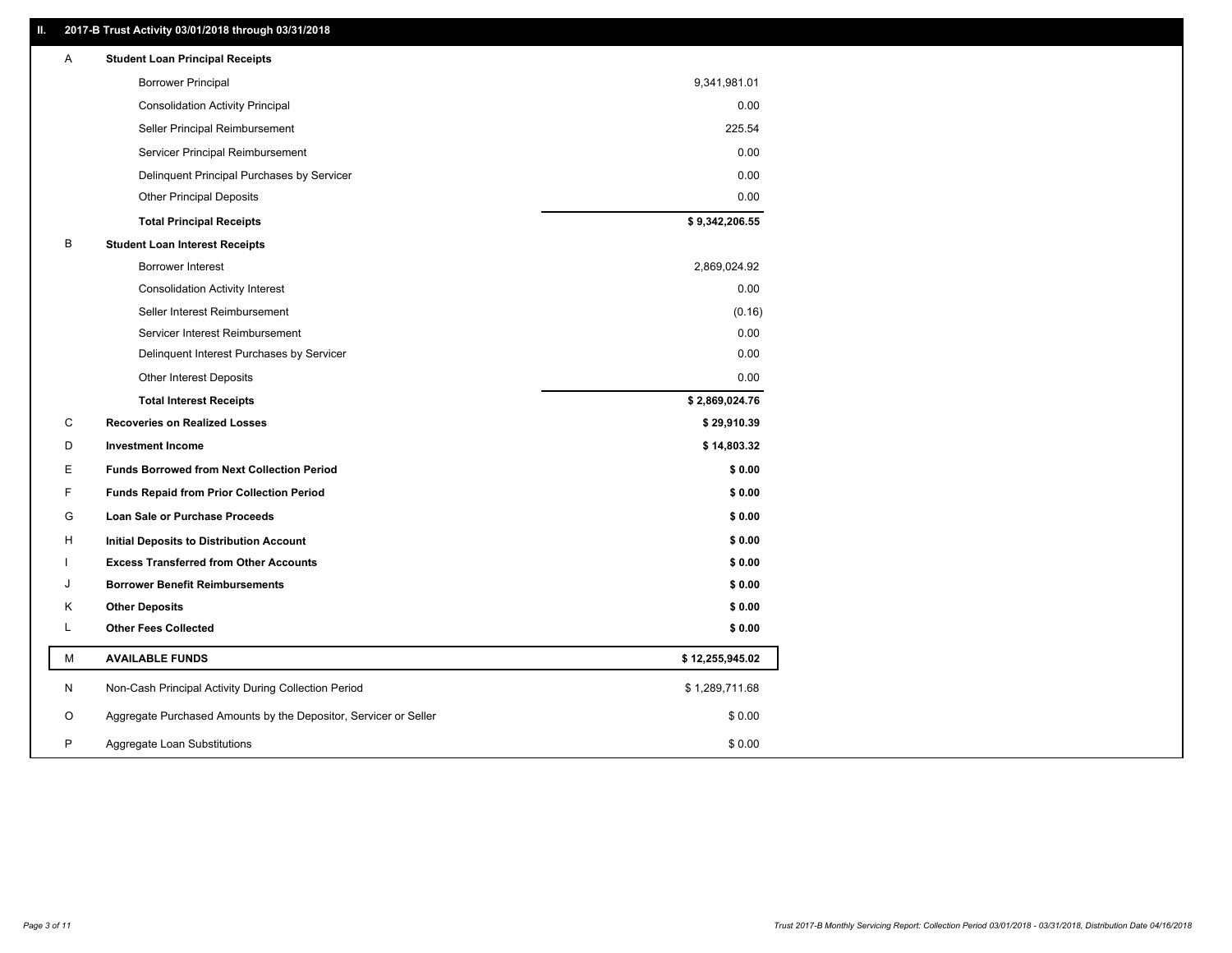|                   |                       |                          |         |                                                           | <b>Loans by Repayment Status</b> |                            |                          |         |                                                           |                |                            |
|-------------------|-----------------------|--------------------------|---------|-----------------------------------------------------------|----------------------------------|----------------------------|--------------------------|---------|-----------------------------------------------------------|----------------|----------------------------|
|                   |                       |                          |         | 03/31/2018                                                |                                  |                            |                          |         | 02/28/2018                                                |                |                            |
|                   |                       | <b>Wtd Avg</b><br>Coupon | # Loans | Principal and<br><b>Interest Accrued</b><br>to Capitalize | % of Principal                   | % of Loans in<br>Repay (1) | <b>Wtd Avg</b><br>Coupon | # Loans | Principal and<br><b>Interest Accrued</b><br>to Capitalize | % of Principal | % of Loans in<br>Repay (1) |
| INTERIM:          | IN SCHOOL             | 10.03%                   | 13,054  | \$156,174,251.47                                          | 21.746%                          | $-$ %                      | 9.83%                    | 13,074  | \$155,245,944.24                                          | 21.395%        | $-$ %                      |
|                   | GRACE                 | 9.97%                    | 2,606   | \$28,291,100.27                                           | 3.939%                           | $-$ %                      | 9.76%                    | 3,036   | \$33,238,647.32                                           | 4.581%         | $-$ %                      |
|                   | <b>DEFERMENT</b>      | 10.09%                   | 2,192   | \$23,877,863.46                                           | 3.325%                           | $-$ %                      | 9.90%                    | 2,190   | \$23,567,812.08                                           | 3.248%         | $-$ %                      |
| <b>REPAYMENT:</b> | <b>CURRENT</b>        | 9.00%                    | 43,556  | \$479,856,557.82                                          | 66.815%                          | 94.118%                    | 8.81%                    | 43,651  | \$482,260,584.67                                          | 66.461%        | 93.903%                    |
|                   | 31-60 DAYS DELINQUENT | 10.36%                   | 531     | \$6,191,190.07                                            | 0.862%                           | 1.214%                     | 10.15%                   | 687     | \$7,871,493.09                                            | 1.085%         | 1.533%                     |
|                   | 61-90 DAYS DELINQUENT | 10.62%                   | 277     | \$3,076,696.31                                            | 0.428%                           | 0.603%                     | 10.44%                   | 309     | \$3,651,212.67                                            | 0.503%         | 0.711%                     |
|                   | > 90 DAYS DELINQUENT  | 10.69%                   | 136     | \$1,540,385.14                                            | 0.214%                           | 0.302%                     | 10.26%                   | 72      | \$950,475.34                                              | 0.131%         | 0.185%                     |
|                   | <b>FORBEARANCE</b>    | 9.22%                    | 1,394   | \$19,179,641.46                                           | 2.671%                           | 3.762%                     | 9.16%                    | 1,376   | \$18,839,359.82                                           | 2.596%         | 3.668%                     |
| <b>TOTAL</b>      |                       |                          | 63,746  | \$718,187,686.00                                          | 100.00%                          | 100.00%                    |                          | 64,395  | \$725,625,529.23                                          | 100.00%        | 100.00%                    |

Percentages may not total 100% due to rounding \*

1 Loans classified in "Repayment" include any loan for which interim interest only, \$25 fixed payments or full principal and interest payments are due.

|                         |                                                                                                                            |                          |         |                                                           | <b>Loans by Borrower Status</b> |                                |                          |         |                                                                  |                |                                |
|-------------------------|----------------------------------------------------------------------------------------------------------------------------|--------------------------|---------|-----------------------------------------------------------|---------------------------------|--------------------------------|--------------------------|---------|------------------------------------------------------------------|----------------|--------------------------------|
|                         |                                                                                                                            |                          |         | 03/31/2018                                                |                                 |                                |                          |         | 02/28/2018                                                       |                |                                |
|                         |                                                                                                                            | <b>Wtd Avg</b><br>Coupon | # Loans | Principal and<br><b>Interest Accrued</b><br>to Capitalize | % of Principal                  | % of Loans in<br>P&I Repay (2) | <b>Wtd Avg</b><br>Coupon | # Loans | <b>Principal and</b><br><b>Interest Accrued</b><br>to Capitalize | % of Principal | % of Loans in<br>P&I Repay (2) |
| INTERIM:                | IN SCHOOL                                                                                                                  | 9.48%                    | 26,036  | \$324,357,523.67                                          | 45.163%                         | $-$ %                          | 9.28%                    | 26,131  | \$323,648,858.93                                                 | 44.603%        | $-$ %                          |
|                         | <b>GRACE</b>                                                                                                               | 9.48%                    | 4,908   | \$57,551,291.69                                           | 8.013%                          | $-$ %                          | 9.27%                    | 5,782   | \$68,777,980.70                                                  | 9.478%         | $-$ %                          |
|                         | <b>DEFERMENT</b>                                                                                                           | 9.67%                    | 3,919   | \$42,675,425.09                                           | 5.942%                          | $-$ %                          | 9.49%                    | 3,860   | \$41,587,083.36                                                  | 5.731%         | $-$ %                          |
| P&I REPAYMENT:          | <b>CURRENT</b>                                                                                                             | 9.01%                    | 26,644  | \$264,615,881.66                                          | 36.845%                         | 90.127%                        | 8.83%                    | 26,296  | \$261,459,393.97                                                 | 36.032%        | 89.660%                        |
|                         | 31-60 DAYS DELINQUENT                                                                                                      | 10.39%                   | 468     | \$5,507,911.86                                            | 0.767%                          | 1.876%                         | 10.20%                   | 598     | \$7,049,002.54                                                   | 0.971%         | 2.417%                         |
|                         | 61-90 DAYS DELINQUENT                                                                                                      | 10.67%                   | 252     | \$2,859,193.39                                            | 0.398%                          | 0.974%                         | 10.48%                   | 283     | \$3,318,689.82                                                   | 0.457%         | 1.138%                         |
|                         | > 90 DAYS DELINQUENT                                                                                                       | 10.71%                   | 125     | \$1,440,817.18                                            | 0.201%                          | 0.491%                         | 10.27%                   | 68      | \$932,757.18                                                     | 0.129%         | 0.320%                         |
|                         | FORBEARANCE                                                                                                                | 9.22%                    | 1,394   | \$19,179,641.46                                           | 2.671%                          | 6.532%                         | 9.16%                    | 1,377   | \$18,851,762.73                                                  | 2.598%         | 6.465%                         |
| <b>TOTAL</b><br>$\star$ | Percentages may not total 100% due to rounding                                                                             |                          | 63,746  | \$718,187,686.00                                          | 100.00%                         | 100.00%                        |                          | 64,395  | \$725,625,529.23                                                 | 100.00%        | 100.00%                        |
| $\overline{2}$          | Loans classified in "P&I Repayment" includes only those loans for which scheduled principal and interest payments are due. |                          |         |                                                           |                                 |                                |                          |         |                                                                  |                |                                |

WAC reflects WAC3 To conform with company standard reporting these sections now include Princial and Interest Accrued to Capitalize.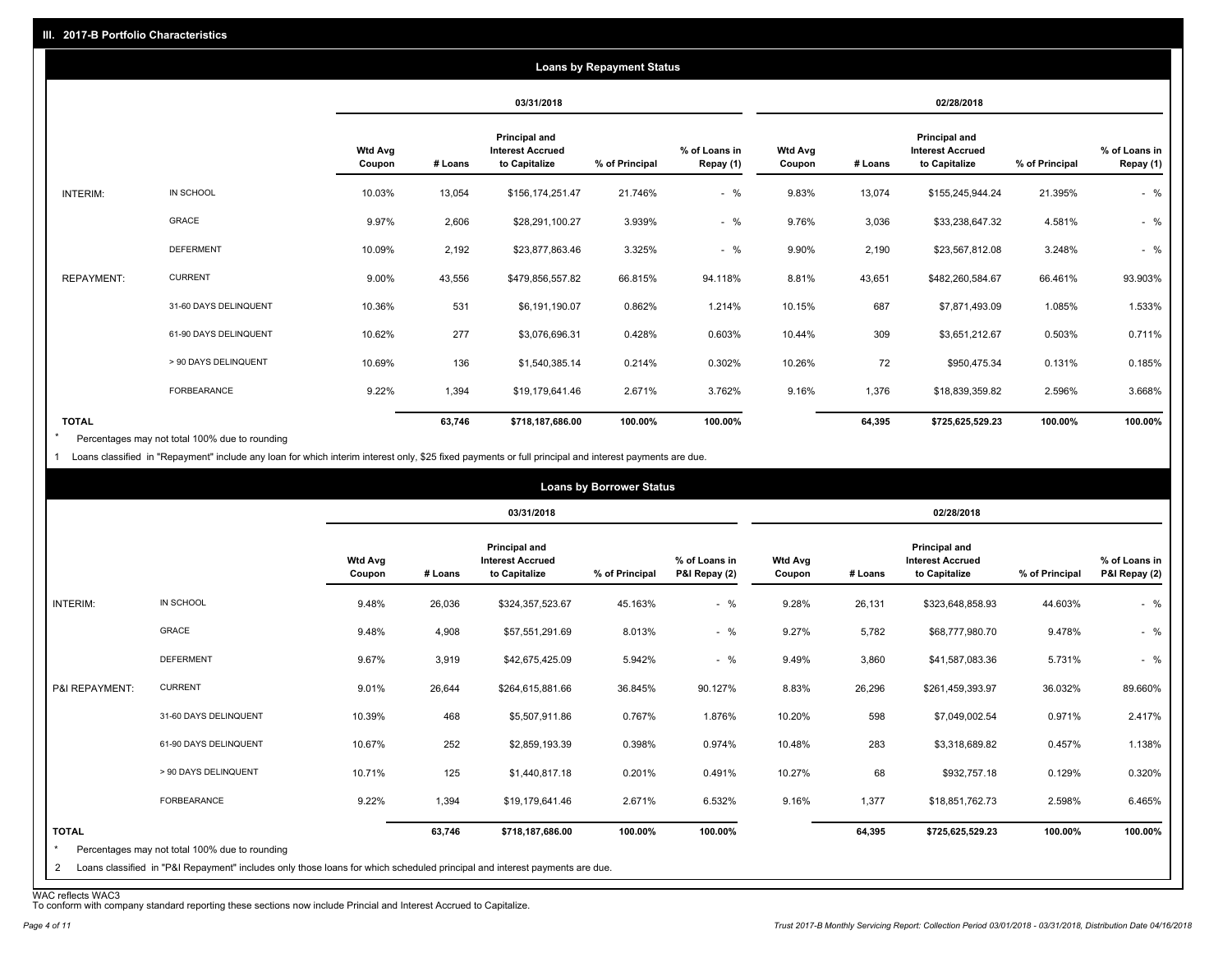|                                                                                                  | 3/31/2018        | 2/28/2018        |  |
|--------------------------------------------------------------------------------------------------|------------------|------------------|--|
| Pool Balance                                                                                     | \$718,187,686.00 | \$725,625,529.23 |  |
| Total # Loans                                                                                    | 63,746           | 64,395           |  |
| Total # Borrowers                                                                                | 61,167           | 61,780           |  |
| Weighted Average Coupon                                                                          | 9.41%            | 9.22%            |  |
| Weighted Average Remaining Term                                                                  | 132.57           | 132.84           |  |
| Percent of Pool - Cosigned                                                                       | 92.0%            | 91.9%            |  |
| Percent of Pool - Non Cosigned                                                                   | 8.0%             | 8.1%             |  |
| Borrower Interest Accrued for Period                                                             | \$5,250,375.29   | \$4,780,360.81   |  |
| Outstanding Borrower Interest Accrued                                                            | \$45,991,433.48  | \$45,271,681.23  |  |
| Gross Principal Realized Loss - Periodic *                                                       | \$358,168.43     | \$196,979.46     |  |
| Gross Principal Realized Loss - Cumulative *                                                     | \$1,207,211.70   | \$849,043.27     |  |
| Recoveries on Realized Losses - Periodic                                                         | \$29,910.39      | \$33,495.78      |  |
| Recoveries on Realized Losses - Cumulative                                                       | \$81,039.11      | \$51,128.72      |  |
| Net Losses - Periodic                                                                            | \$328,258.04     | \$163,483.68     |  |
| Net Losses - Cumulative                                                                          | \$1,126,172.59   | \$797,914.55     |  |
| Non-Cash Principal Activity - Capitalized Interest                                               | \$1,647,072.82   | \$1,759,630.11   |  |
| Since Issued Total Constant Prepayment Rate (CPR) (1)                                            | 9.19%            | 8.88%            |  |
| <b>Loan Substitutions</b>                                                                        | \$0.00           | \$0.00           |  |
| <b>Cumulative Loan Substitutions</b>                                                             | \$0.00           | \$0.00           |  |
| <b>Unpaid Servicing Fees</b>                                                                     | \$0.00           | \$0.00           |  |
| <b>Unpaid Administration Fees</b>                                                                | \$0.00           | \$0.00           |  |
| <b>Unpaid Carryover Servicing Fees</b>                                                           | \$0.00           | \$0.00           |  |
| Note Interest Shortfall                                                                          | \$0.00           | \$0.00           |  |
| Loans in Modification                                                                            | \$4,933,318.90   | \$3,484,332.67   |  |
| % of Loans in Modification as a % of Loans in Repayment (P&I)                                    | 1.80%            | 1.28%            |  |
|                                                                                                  |                  |                  |  |
| % Annualized Gross Principal Realized Loss - Periodic as a %<br>of Loans in Repayment (P&I) * 12 | 1.57%            | 0.87%            |  |
| % Gross Principal Realized Loss - Cumulative as a % of                                           |                  |                  |  |
| Original Pool Balance                                                                            | 0.16%            | 0.11%            |  |
|                                                                                                  |                  |                  |  |

\* In accordance with the Servicer's current policies and procedures, after September 1, 2017 loans subject to bankruptcy claims generally will not be reported as a charged-off unless and until they are delinquent for 120 d

(1) For additional information, see 'Since Issued CPR Methodology' found on page 11 of this report.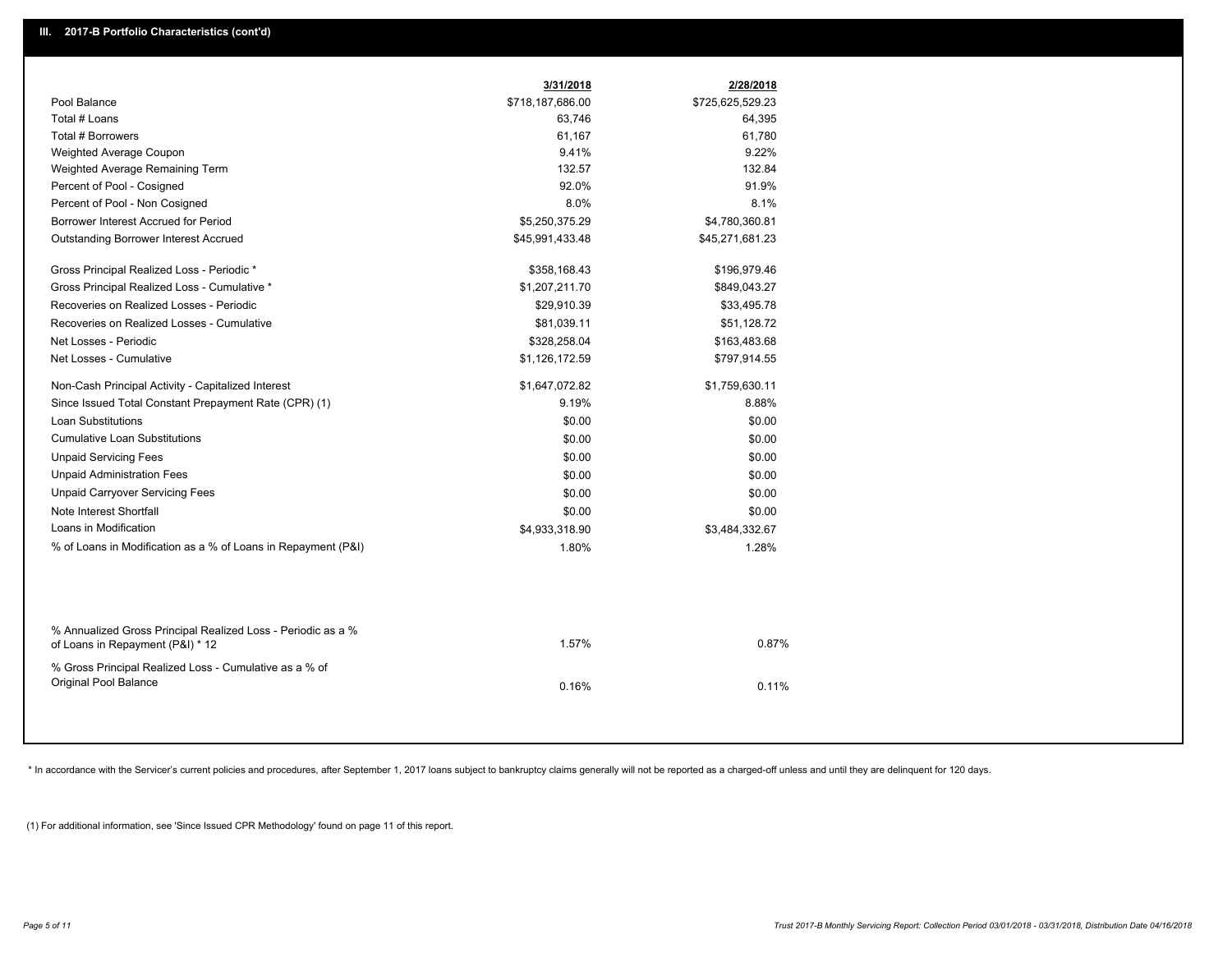#### **Loan Program**  A

|                                    | Weighted<br><b>Average Coupon</b> | # LOANS | <b>\$ AMOUNT</b> | $%$ *     |
|------------------------------------|-----------------------------------|---------|------------------|-----------|
| - Smart Option Interest-Only Loans | 8.16%                             | 15.321  | \$146,807,638.42 | 20.441%   |
| - Smart Option Fixed Pay Loans     | 9.36%                             | 15,972  | \$220,022,782.95 | 30.636%   |
| - Smart Option Deferred Loans      | 9.79%                             | 32.453  | \$351,357,264.63 | 48.923%   |
| - Other Loan Programs              | $0.00\%$                          | 0       | \$0.00           | $0.000\%$ |
| <b>Total</b>                       | 9.33%                             | 63,746  | \$718,187,686.00 | 100.000%  |

\* Percentages may not total 100% due to rounding

B

C

**Index Type**

|                       | Weighted<br><b>Average Coupon</b> | # LOANS | <b>S AMOUNT</b>  | $%$ *     |
|-----------------------|-----------------------------------|---------|------------------|-----------|
| - Fixed Rate Loans    | 9.43%                             | 12.205  | \$147,411,731.84 | 20.526%   |
| - LIBOR Indexed Loans | 9.30%                             | 51,541  | \$570,775,954.16 | 79.474%   |
| - Other Index Rates   | $0.00\%$                          |         | \$0.00           | $0.000\%$ |
| Total                 | 9.33%                             | 63,746  | \$718,187,686.00 | 100.000%  |

\* Percentages may not total 100% due to rounding

### **Weighted Average Recent FICO**

| $0 - 639$<br>640 - 669 | 3,532  | \$33,739,025.58  | 4.698%   |
|------------------------|--------|------------------|----------|
|                        |        |                  |          |
|                        | 3,972  | \$40,918,713.24  | 5.697%   |
| 670 - 699              | 8,006  | \$87,719,926.07  | 12.214%  |
| 700 - 739              | 15,112 | \$170,231,472.83 | 23.703%  |
| $740 +$                | 33,112 | \$385,404,662.93 | 53.664%  |
| N/A <sup>(1)</sup>     | 12     | \$173,885.35     | 0.024%   |
| <b>Total</b>           | 63,746 | \$718,187,686.00 | 100.000% |

WAC reflects WAC3

To conform with company standard reporting these sections now include Princial and Interest Accrued to Capitalize.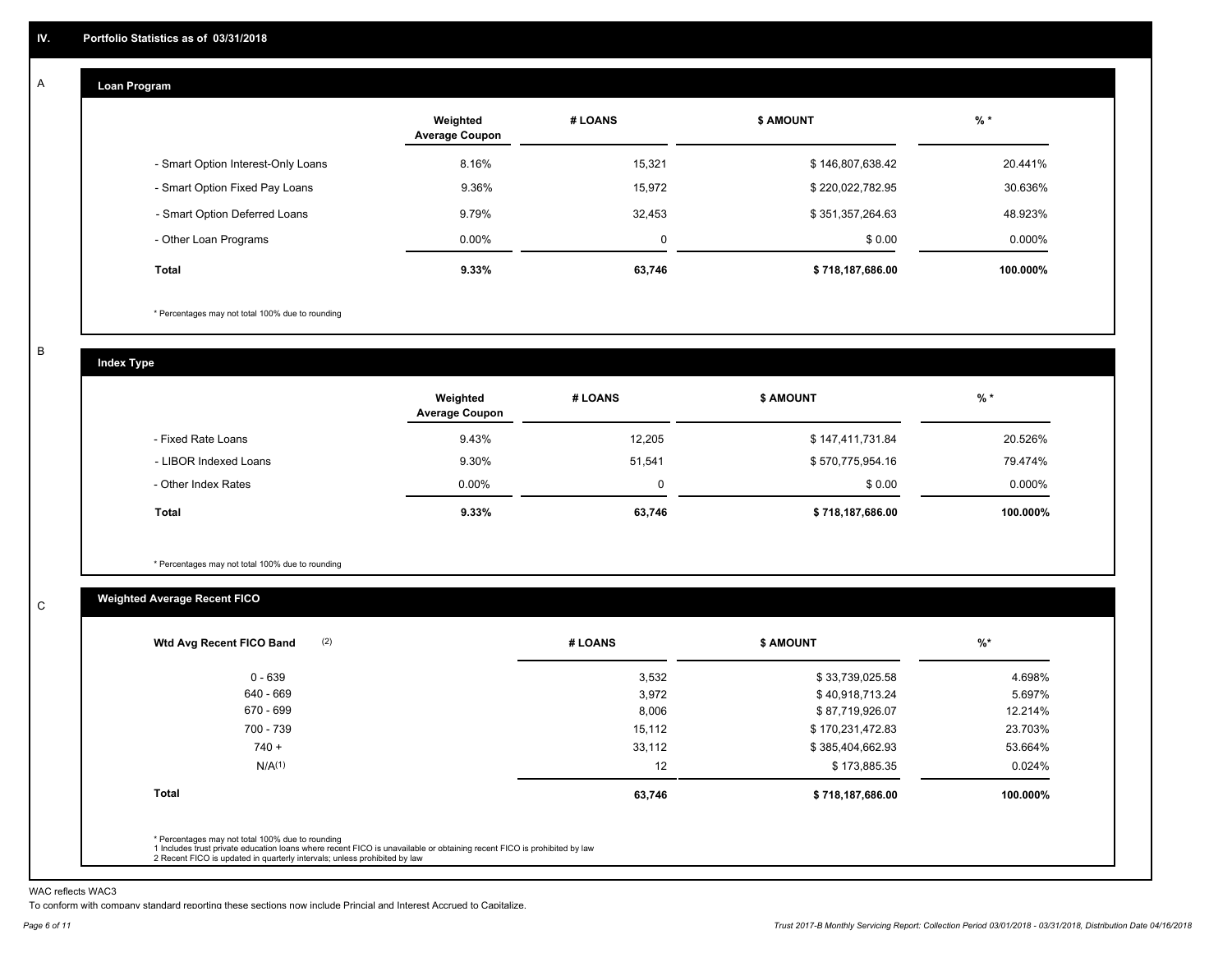| ۷. | 2017-B Reserve Account, Principal Distribution, and R-2 Certificate Calculations     |                                                                                                                                                                                                    |                  |  |
|----|--------------------------------------------------------------------------------------|----------------------------------------------------------------------------------------------------------------------------------------------------------------------------------------------------|------------------|--|
| А. | <b>Reserve Account</b>                                                               |                                                                                                                                                                                                    |                  |  |
|    | Specified Reserve Account Balance                                                    |                                                                                                                                                                                                    | \$1,891,480.00   |  |
|    | <b>Actual Reserve Account Balance</b>                                                |                                                                                                                                                                                                    | \$1,891,480.00   |  |
| В. | <b>Principal Distribution Amount</b>                                                 |                                                                                                                                                                                                    |                  |  |
|    | Class A Notes Outstanding<br>i.                                                      |                                                                                                                                                                                                    | \$576,682,915.26 |  |
|    | Pool Balance<br>ii.                                                                  |                                                                                                                                                                                                    | \$718,187,686.00 |  |
|    | First Priority Principal Distribution Amount (i - ii)<br>iii.                        |                                                                                                                                                                                                    | \$0.00           |  |
|    | Class A and B Notes Outstanding<br>iv.                                               |                                                                                                                                                                                                    | \$626,682,915.26 |  |
|    | First Priority Principal Distribution Amount<br>v.                                   |                                                                                                                                                                                                    | \$0.00           |  |
|    | Pool Balance<br>vi.                                                                  |                                                                                                                                                                                                    | \$718,187,686.00 |  |
|    | Specified Overcollateralization Amount<br>vii.                                       |                                                                                                                                                                                                    | \$215,456,305.80 |  |
|    | Regular Principal Distribution Amount (if (iv > 0, (iv - v) - (vi - vii))<br>viii.   |                                                                                                                                                                                                    | \$123,951,535.06 |  |
|    | Pool Balance<br>ix.                                                                  |                                                                                                                                                                                                    | \$718,187,686.00 |  |
|    | 10% of Initial Pool Balance<br>х.                                                    |                                                                                                                                                                                                    | \$74,820,443.74  |  |
|    | First Priority Principal Distribution Amount<br>xi.                                  |                                                                                                                                                                                                    | \$0.00           |  |
|    | Regular Principal Distribution Amount<br>xii.                                        |                                                                                                                                                                                                    | \$123,951,535.06 |  |
|    | Available Funds (after payment of waterfall items A through I)<br>xiii.              |                                                                                                                                                                                                    | \$0.00           |  |
|    | xiv. Additional Principal Distribution Amount (if(vi <= x,min(xiii, vi - xi - xii))) |                                                                                                                                                                                                    | \$0.00           |  |
| C. | R-2 Certificate                                                                      |                                                                                                                                                                                                    |                  |  |
|    | <b>Previous Notional Balance</b>                                                     |                                                                                                                                                                                                    | \$45,942,940.00  |  |
|    | Shortfall of Principal                                                               |                                                                                                                                                                                                    | \$0.00           |  |
|    | Shortfall of Interest                                                                |                                                                                                                                                                                                    | \$0.00           |  |
|    | <b>Current Notional Balance</b>                                                      |                                                                                                                                                                                                    | \$45,942,940.00  |  |
|    | Excess Distribution Allocated (1)                                                    |                                                                                                                                                                                                    | \$0.00           |  |
| D. | R-3 Certificate                                                                      |                                                                                                                                                                                                    |                  |  |
|    | <b>Previous Notional Balance</b>                                                     |                                                                                                                                                                                                    | \$36,980,552.73  |  |
|    | Remaining Principal Collections (2)                                                  |                                                                                                                                                                                                    | \$0.00           |  |
|    | <b>Current Notional Balance</b>                                                      |                                                                                                                                                                                                    | \$36,622,384.30  |  |
|    | amount will be zero                                                                  | 1. Until the notional amount of the R-2 Certificate is reduced to zero and if there is excess cash through the distribution available it will be distributed to the R-2 Certificate, otherwise the |                  |  |

2. Payments will be made after the principal balance of each class of notes has been reduced to zero and the pool balance is less than or equal to the principal balance of the R-3 Certificate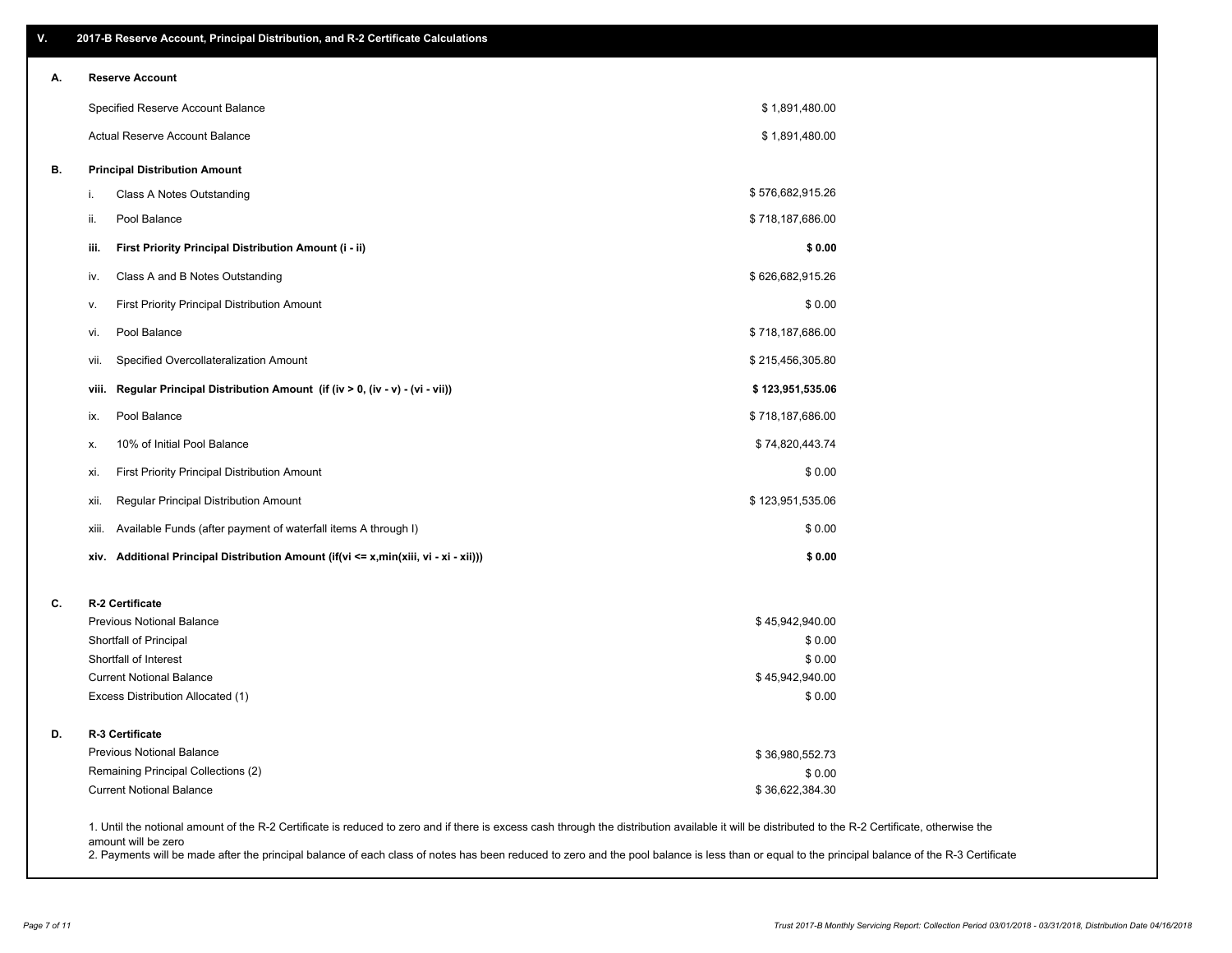|    |                                                         | Paid            | <b>Funds Balance</b> |
|----|---------------------------------------------------------|-----------------|----------------------|
|    |                                                         |                 |                      |
|    | <b>Total Available Funds</b>                            |                 | \$12,255,945.02      |
| A  | <b>Trustee Fees</b>                                     | \$0.00          | \$12,255,945.02      |
| B  | <b>Servicing Fees</b>                                   | \$455,548.63    | \$11,800,396.39      |
| C  | i. Administration Fees                                  | \$8,333.00      | \$11,792,063.39      |
|    | ii. Unreimbursed Administrator Advances plus any Unpaid | \$0.00          | \$11,792,063.39      |
| D  | Class A Noteholders Interest Distribution Amount        | \$1,247,675.96  | \$10,544,387.43      |
| Е  | First Priority Principal Payment                        | \$0.00          | \$10,544,387.43      |
| F. | Class B Noteholders Interest Distribution Amount        | \$145,833.33    | \$10,398,554.10      |
| G  | <b>Reinstatement Reserve Account</b>                    | \$0.00          | \$10,398,554.10      |
| H  | Regular Principal Distribution                          | \$10,398,554.10 | \$0.00               |
|    | <b>Carryover Servicing Fees</b>                         | \$0.00          | \$0.00               |
| J  | Additional Principal Distribution Amount                | \$0.00          | \$0.00               |
| Κ  | Unpaid Expenses of Trustee                              | \$0.00          | \$0.00               |
| L  | Unpaid Expenses of Administrator                        | \$0.00          | \$0.00               |
| M  | i. Remaining Funds to the R-1 Certificateholder(s)      | \$0.00          | \$0.00               |
|    | ii. Remaining Funds to the R-2 Certificateholder(s)     | \$0.00          | \$0.00               |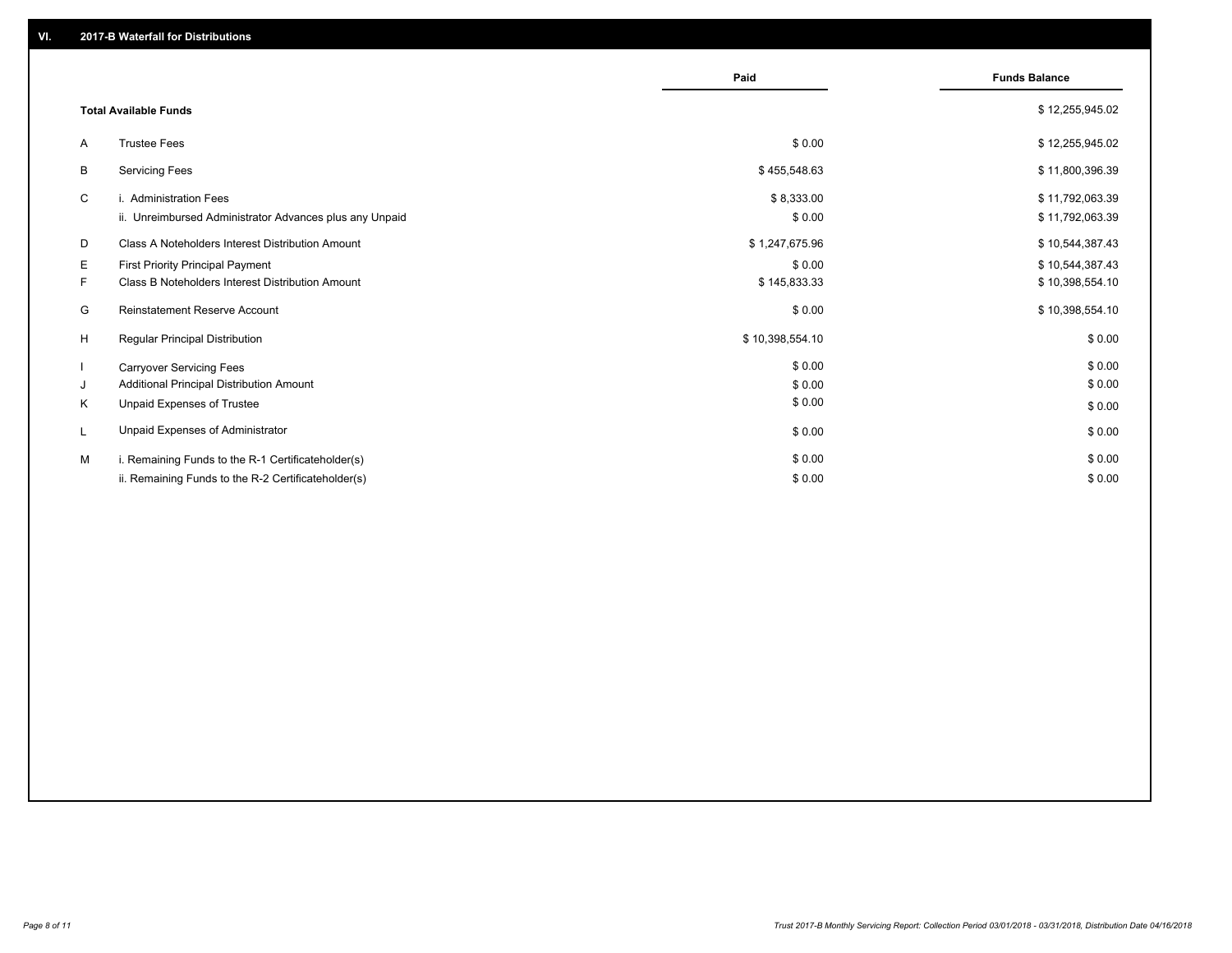| <b>Distribution Amounts</b>                                |                         |                         |                         |
|------------------------------------------------------------|-------------------------|-------------------------|-------------------------|
|                                                            | A <sub>1</sub>          | A <sub>2</sub> A        | A2B                     |
| Cusip/Isin                                                 | 83189DAA8               | 83189DAB6               | 83189DAC4               |
| <b>Beginning Balance</b>                                   | \$176,682,915.26        | \$268,000,000.00        | \$132,000,000.00        |
| Index                                                      | <b>LIBOR</b>            | <b>FIXED</b>            | <b>LIBOR</b>            |
| Spread/Fixed Rate                                          | 0.27%                   | 2.82%                   | 0.75%                   |
| Record Date (Days Prior to Distribution)                   | 1 NEW YORK BUSINESS DAY | 1 NEW YORK BUSINESS DAY | 1 NEW YORK BUSINESS DAY |
| <b>Accrual Period Begin</b>                                | 3/15/2018               | 3/15/2018               | 3/15/2018               |
| <b>Accrual Period End</b>                                  | 4/16/2018               | 4/15/2018               | 4/16/2018               |
| Daycount Fraction                                          | 0.08888889              | 0.08333333              | 0.08888889              |
| Interest Rate*                                             | 2.04660%                | 2.82000%                | 2.52660%                |
| <b>Accrued Interest Factor</b>                             | 0.001819200             | 0.002350000             | 0.002245867             |
| <b>Current Interest Due</b>                                | \$321,421.56            | \$629,800.00            | \$296,454.40            |
| Interest Shortfall from Prior Period Plus Accrued Interest | $\mathsf{\$}$ -         | $\mathsf{\$}$ -         | $\frac{2}{3}$ -         |
| <b>Total Interest Due</b>                                  | \$321,421.56            | \$629,800.00            | \$296,454.40            |
| <b>Interest Paid</b>                                       | \$321,421.56            | \$629,800.00            | \$296,454.40            |
| <b>Interest Shortfall</b>                                  | $\mathsf{\$}$ -         | $\mathsf{\$}$ -         | $S -$                   |
| <b>Principal Paid</b>                                      | \$10,398,554.10         | $\mathsf{\$}$ -         | $\mathsf{\$}$ -         |
| <b>Ending Principal Balance</b>                            | \$166,284,361.16        | \$268,000,000.00        | \$132,000,000.00        |
| Paydown Factor                                             | 0.046011301             | 0.000000000             | 0.000000000             |
| <b>Ending Balance Factor</b>                               | 0.735771510             | 1.000000000             | 1.000000000             |
|                                                            |                         |                         |                         |

\* Pay rates for Current Distribution. For the interest rates applicable to the next distribution date, please see https://www.salliemae.com/about/investors/data/SMBabrate.txt.

**VII. 2017-B Distributions**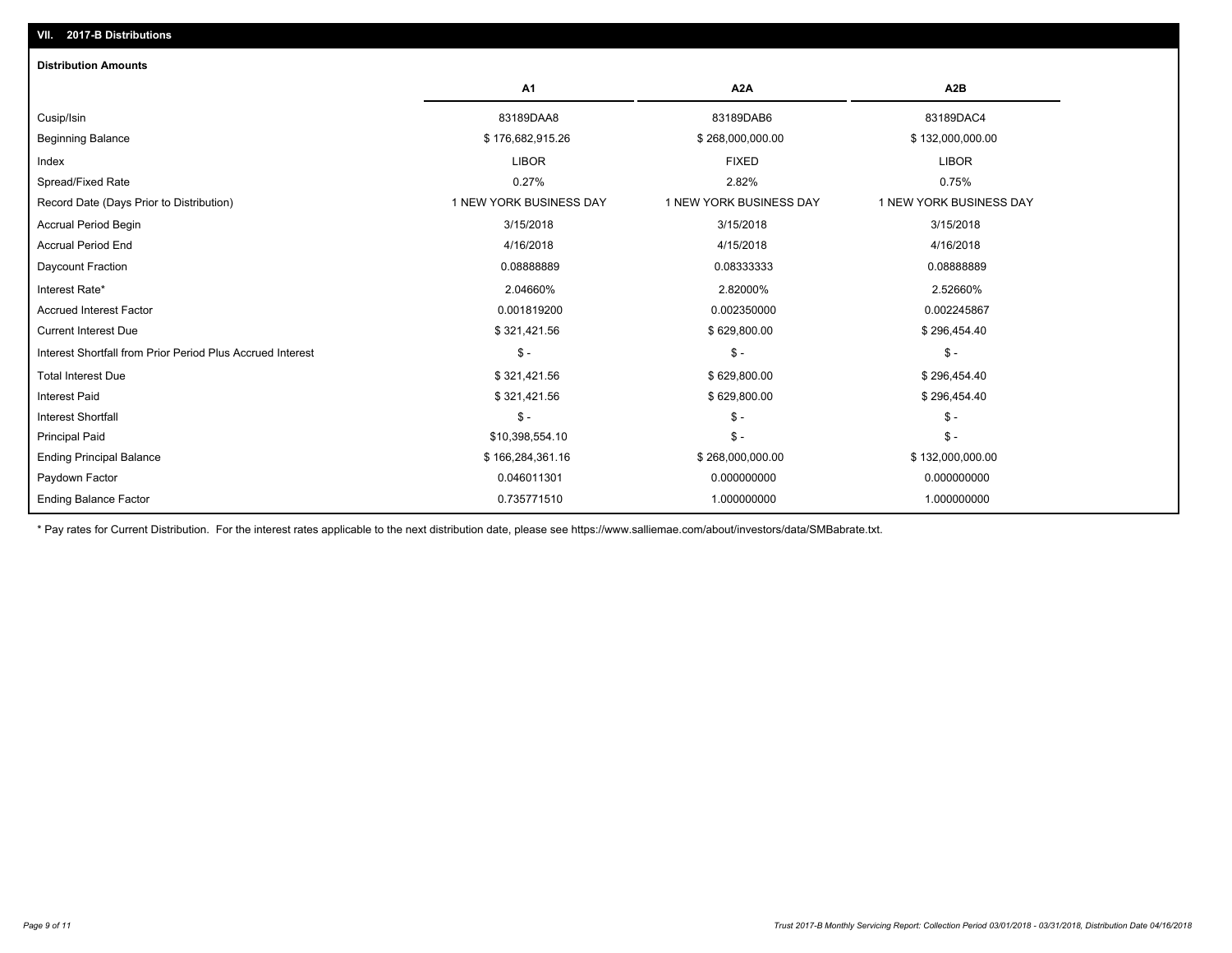| VII. 2017-B Distributions                                  |                         |
|------------------------------------------------------------|-------------------------|
| <b>Distribution Amounts</b>                                |                         |
|                                                            | в                       |
| Cusip/Isin                                                 | 83189DAD2               |
| <b>Beginning Balance</b>                                   | \$50,000,000.00         |
| Index                                                      | <b>FIXED</b>            |
| Spread/Fixed Rate                                          | 3.50%                   |
| Record Date (Days Prior to Distribution)                   | 1 NEW YORK BUSINESS DAY |
| Accrual Period Begin                                       | 3/15/2018               |
| <b>Accrual Period End</b>                                  | 4/15/2018               |
| Daycount Fraction                                          | 0.08333333              |
| Interest Rate*                                             | 3.50000%                |
| <b>Accrued Interest Factor</b>                             | 0.002916667             |
| <b>Current Interest Due</b>                                | \$145,833.33            |
| Interest Shortfall from Prior Period Plus Accrued Interest | $\mathsf{\$}$ -         |
| <b>Total Interest Due</b>                                  | \$145,833.33            |
| <b>Interest Paid</b>                                       | \$145,833.33            |
| <b>Interest Shortfall</b>                                  | $\mathsf{\$}$ -         |
| <b>Principal Paid</b>                                      | $\mathbb{S}$ -          |
| <b>Ending Principal Balance</b>                            | \$50,000,000.00         |
| Paydown Factor                                             | 0.000000000             |
| Ending Balance Factor                                      | 1.000000000             |

\* Pay rates for Current Distribution. For the interest rates applicable to the next distribution date, please see https://www.salliemae.com/about/investors/data/SMBabrate.txt.